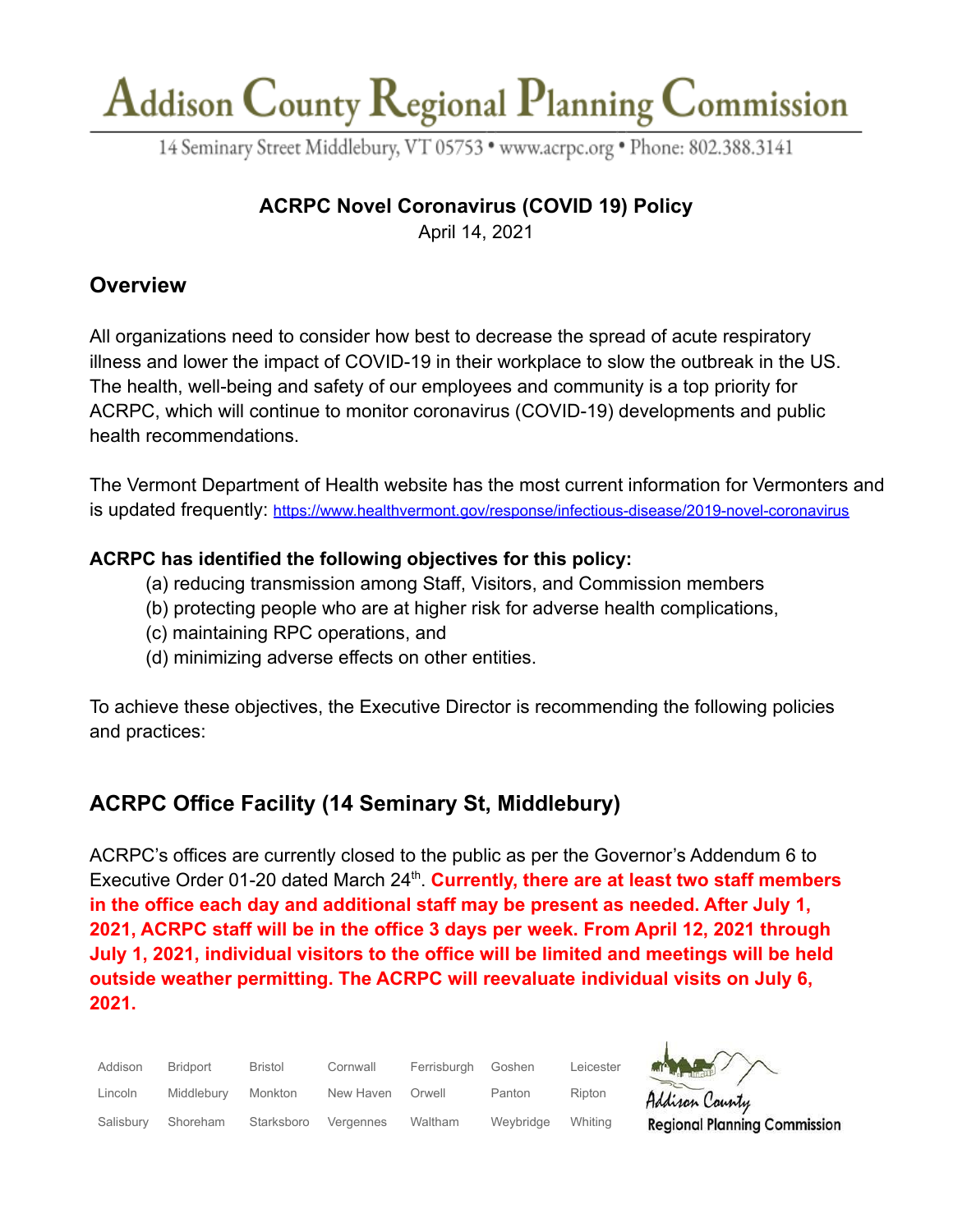14 Seminary Street Middlebury, VT 05753 · www.acrpc.org · Phone: 802.388.3141

Should any person need to access the office to maintain its operation, ACRPC will provide and maintain **hand sanitizer dispensers** by the entrance and outside bathrooms, and **hand-washing sinks and soap dispensers** in the bathroom and conference room-kitchen. ACRPC will post **informational posters** reminding staff and visitors to wash their hands frequently and meet other best practices as recommended by the CDC and Vermont Department of Health.

All persons that visit the ACRPC office shall practice "**Social Distancing** to reduce potential spread. The goal should be for there to be at least 6 feet of distance between people at all times. Visitors to the office building, by appointment only, will be asked to wait in the lobby until a staff member comes to meet them.

In addition to the recommendations for the facility noted above, specific recommendations for ACRPC's staff, visitors and commissioners are found in the following sections.

## **ACRPC Commission**

The Addison County Regional Planning Commission meets as a full commission each month, along with periodic subcommittee meetings. **Full Commission meetings and ACRPC Committee meetings will stay remote until September. However, Committee Chairs and ACRPC staff may re-evaluate their policy after July 1st. The first Full Commission meeting in September 2021 will be at a restaurant and a celebration of getting back together. During the summer of 2021 the main ACRPC conference room will be updated so that beginning in October, the ACRPC can offer a hybrid meeting model.**

The ACRPC office is closed as per the Governor's Emergency Order. Full Commission and Subcommittee meetings will be held via teleconferencing services, or not at all. Committee chairs shall consult with the staff member for the committee to schedule the teleconference. ACRPC staff will make all efforts to comply with the Vermont Open meeting law, as amended to respond to the Covid -19 emergency. Staff measures to comply with the open meeting law, as amended, are outlined in the section of this memo governing local meeting attendance.

| Addison   | Bridport   | <b>Bristol</b> | Cornwall  | Ferrisburgh | Goshen    | Leicester | MAG                                 |
|-----------|------------|----------------|-----------|-------------|-----------|-----------|-------------------------------------|
| Lincoln   | Middlebury | Monkton        | New Haven | Orwell      | Panton    | Ripton    | Addison County                      |
| Salisbury | Shoreham   | Starksboro     | Vergennes | Waltham     | Weybridge | Whiting   | <b>Regional Planning Commission</b> |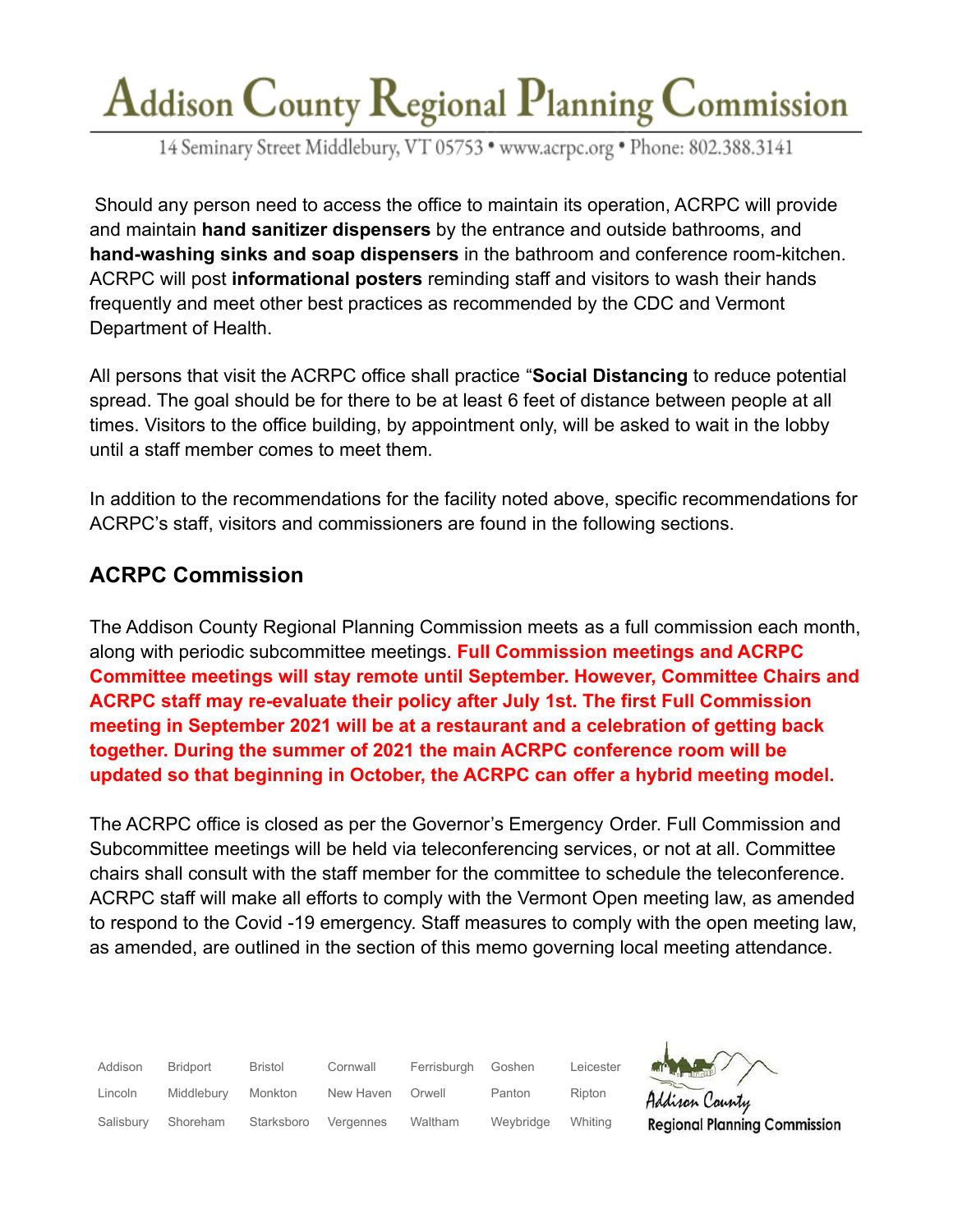14 Seminary Street Middlebury, VT 05753 · www.acrpc.org · Phone: 802.388.3141

In the event ACRPC cancels meetings, an email will be sent to the full commission and/or appropriate subcommittees and a notice will be posted digitally on the ACRPC website and physically sent to those members without computers.

## **ACRPC Staff**

Employees shall follow the following strategies recommended by the CDC, as updated: <https://www.cdc.gov/coronavirus/2019-ncov/specific-groups/guidance-business-response.html>

- Sick employees (Fever, Persistent Cough, Difficulty Breathing) shall stay home
- Employees with symptoms emerging during work hours should separate themselves from others and leave the office as soon as possible
- Practice respiratory etiquette and hand hygiene
- Perform routine environmental cleaning
- Take precautionary steps before traveling
- Additional measures (notifications of exposure)

ACRPC will make it easier for staff to stay home by offering flexible leave and telework policies. **Currently, there are at least two ACRPC staff members in the office each day and additional staff may be present as needed. After July 1, 2021, ACRPC staff will be in the office 3 days per week.**

### *Local Meeting attendance*

ACRPC shall continue to conduct its meetings as it determines feasible. All meetings shall be conducted to comply with the Vermont Open Meeting Law, as amended by H:861 in response to the Covid-19 emergency. All in person meeting attendance has been cancelled. Staff shall conduct or attend all meetings via the office Zoom system or other similar tool. Staff need not be in the office or designate a physical location for the meeting.

ACRPC staff shall ensure that people without computers have the ability to access meetings via telephone. ACRPC staff shall publish all meeting agendas, including the information necessary to access the meeting on its website prior to the meeting. ACRPC staff shall also endeavor to send meeting invitations via regular mail, including telephone call in information to all those that request notice in that form. ACRPC shall endeavor to record the meeting and

| Addison   | Bridport   | Bristol    | Cornwall  | Ferrisburgh | Goshen    | Leicester |
|-----------|------------|------------|-----------|-------------|-----------|-----------|
| Lincoln   | Middlebury | Monkton    | New Haven | Orwell      | Panton    | Ripton    |
| Salisbury | Shoreham   | Starksboro | Vergennes | Waltham     | Weybridge | Whiting   |



Addison County **Regional Planning Commission**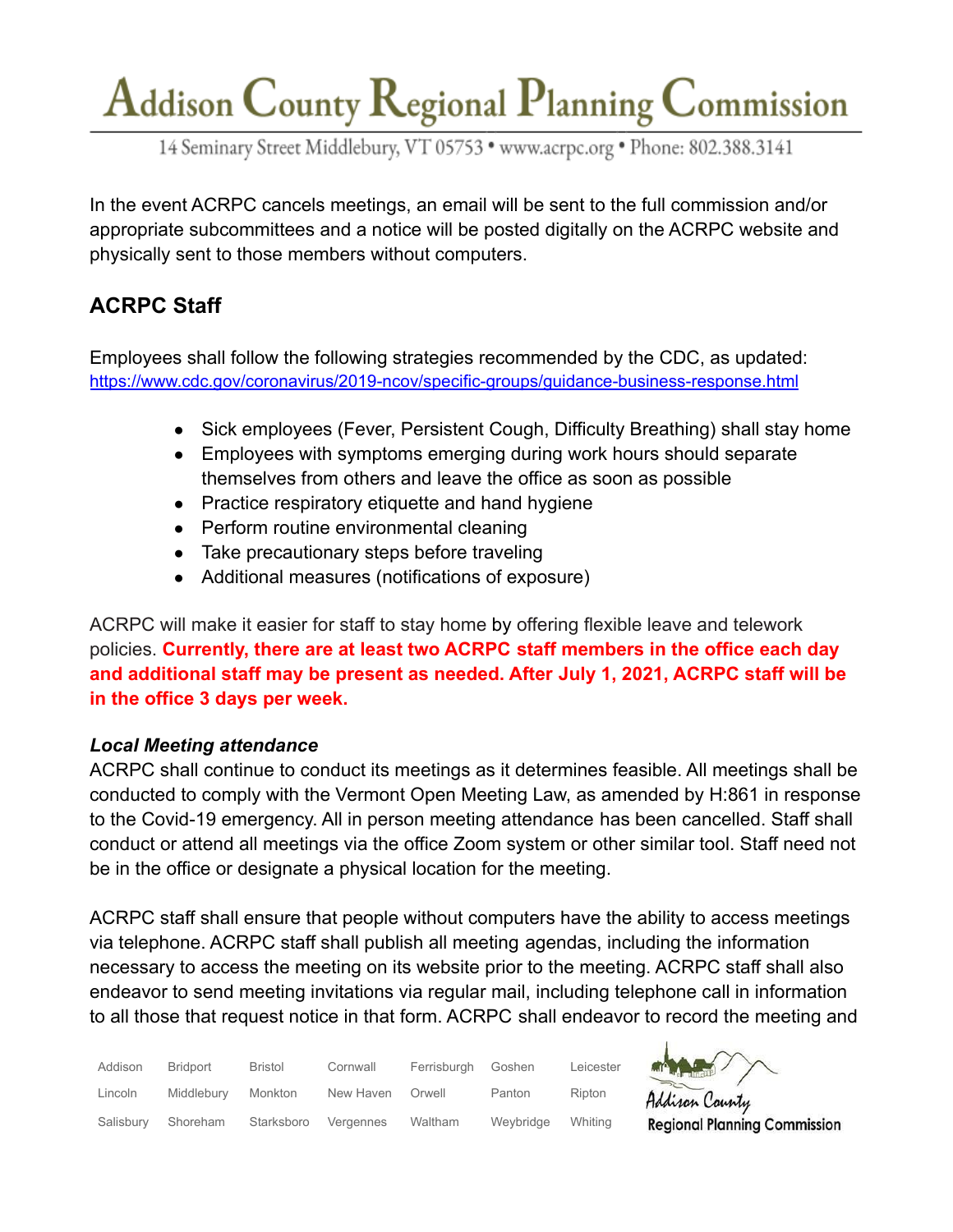14 Seminary Street Middlebury, VT 05753 · www.acrpc.org · Phone: 802.388.3141

make that recording available to the public via its website and shall post all meeting minutes within ten days of the meeting.

In the event ACRPC cancels meetings, an email will be sent to the full commission and/or appropriate subcommittees and a notice will be posted digitally on the ACRPC website and physically sent to those members without computers.

### *Staff Illness*

If a Staff member comes down sick with symptoms consistent with COVID-19 (including subjective or measured fever, cough, or difficulty breathing) the staff member should call their health care provider right away. Blue Cross Blue Shield will cover COVID-19 testing performed by the Centers for Disease Control (CDC), the Vermont Department of Health (VDH), or a laboratory approved by CDC or VDH, with no co-payment, coinsurance, or deductible requirements (in effect until May 5, 2020).

### *Family Illness or Childcare Cancellation*

If dependent family members come down with symptoms consistent with COVID-19, or if childcare for dependent family members is dismissed or cancelled due to an outbreak, employees shall stay home to care for children or other family members. If children are sick or show symptoms, they shall not be brought to the office.

### *Office Closure*

The ACRPC office is closed as per the State of Vermont Department of Health recommendation and the Governor's Order. Staff will coordinate a schedule to provide a single person to check in at the office each day to collect the mail and respond to telephone messages. Otherwise, staff will work remotely as much as feasible and charge time as they normally would. Staff will establish methods for accessing computers and files remotely, including log-in to remote desktop, Dropbox, etc. Staff will provide log-in and password for individual computers in case the person at the office needs to access and send or print files.

| Addison   | Bridport   | Bristol    | Cornwall  | Ferrisburgh | Goshen    | Leicester |
|-----------|------------|------------|-----------|-------------|-----------|-----------|
| Lincoln   | Middlebury | Monkton    | New Haven | Orwell      | Panton    | Ripton    |
| Salisbury | Shoreham   | Starksboro | Vergennes | Waltham     | Weybridge | Whiting   |

**Regional Planning Commission**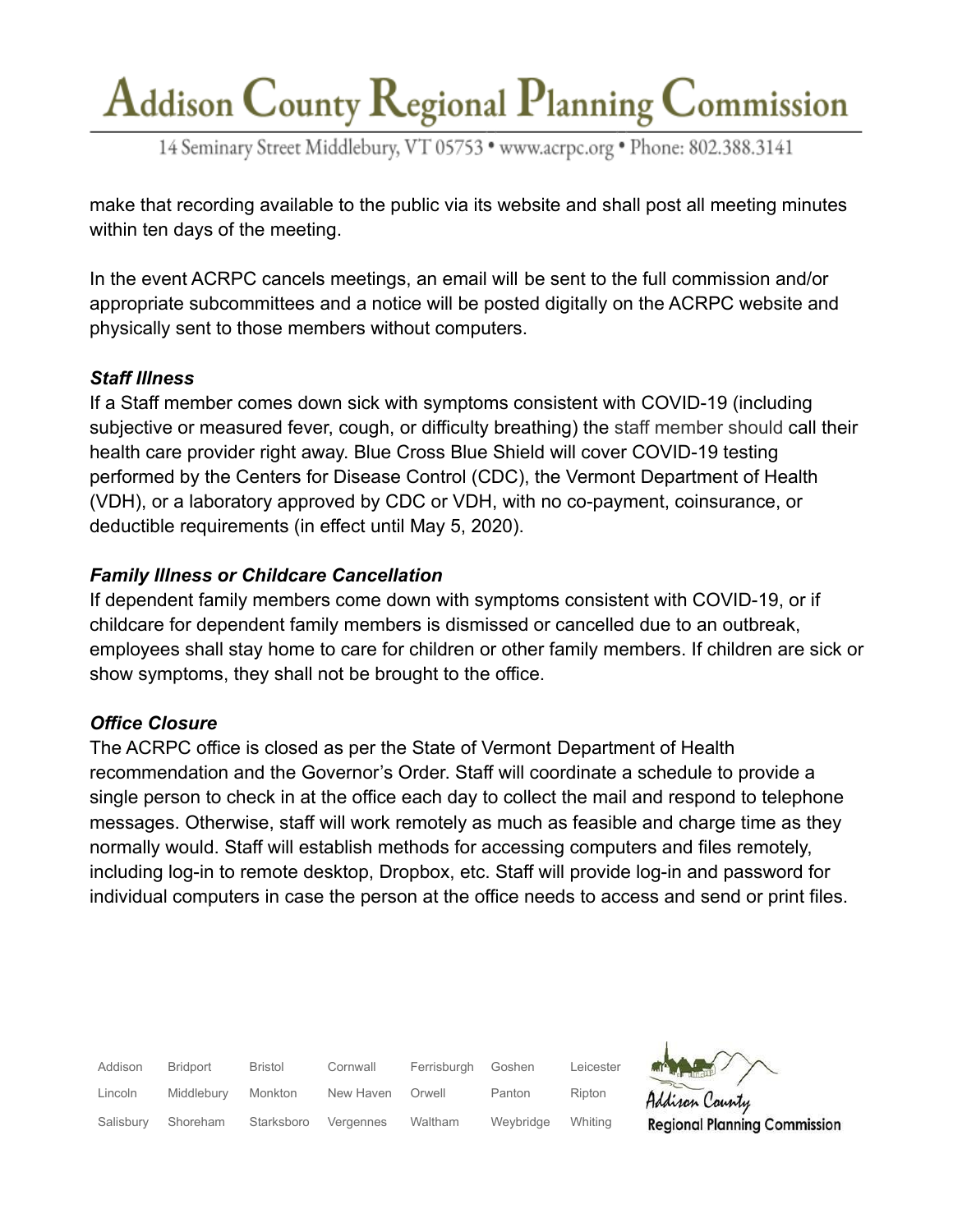14 Seminary Street Middlebury, VT 05753 · www.acrpc.org · Phone: 802.388.3141

## **ACRPC Visitors**

The ACRPC office at 14 Seminary Street, Middlebury, VT is closed to visitors except by scheduled meetings or appointments. **From April 12, 2021 through July 1, 2021, individual visitors to the office will be limited and meetings will be held outside weather permitting. The ACRPC will reevaluate individual visits on July 6, 2021.**

Meeting announcements, invitations, and reminders shall provide the video and teleconference options as per the Vermont open meeting requirements as amended and outlined in the section of this memo governing staff responsibilities for local meeting attendance.

RPC staff will work with organizations that normally meet at the 14 Seminary Street office to provide a call-in or video-meeting option if possible. The ACRPC office is closed to outside meetings.

Addison Bridport Bristol Cornwall Ferrisburgh Goshen Leicester Lincoln Middlebury Monkton New Haven Orwell Panton Ripton son County **Regional Planning Commission** Salisbury Shoreham Starksboro Vergennes Waltham Weybridge Whiting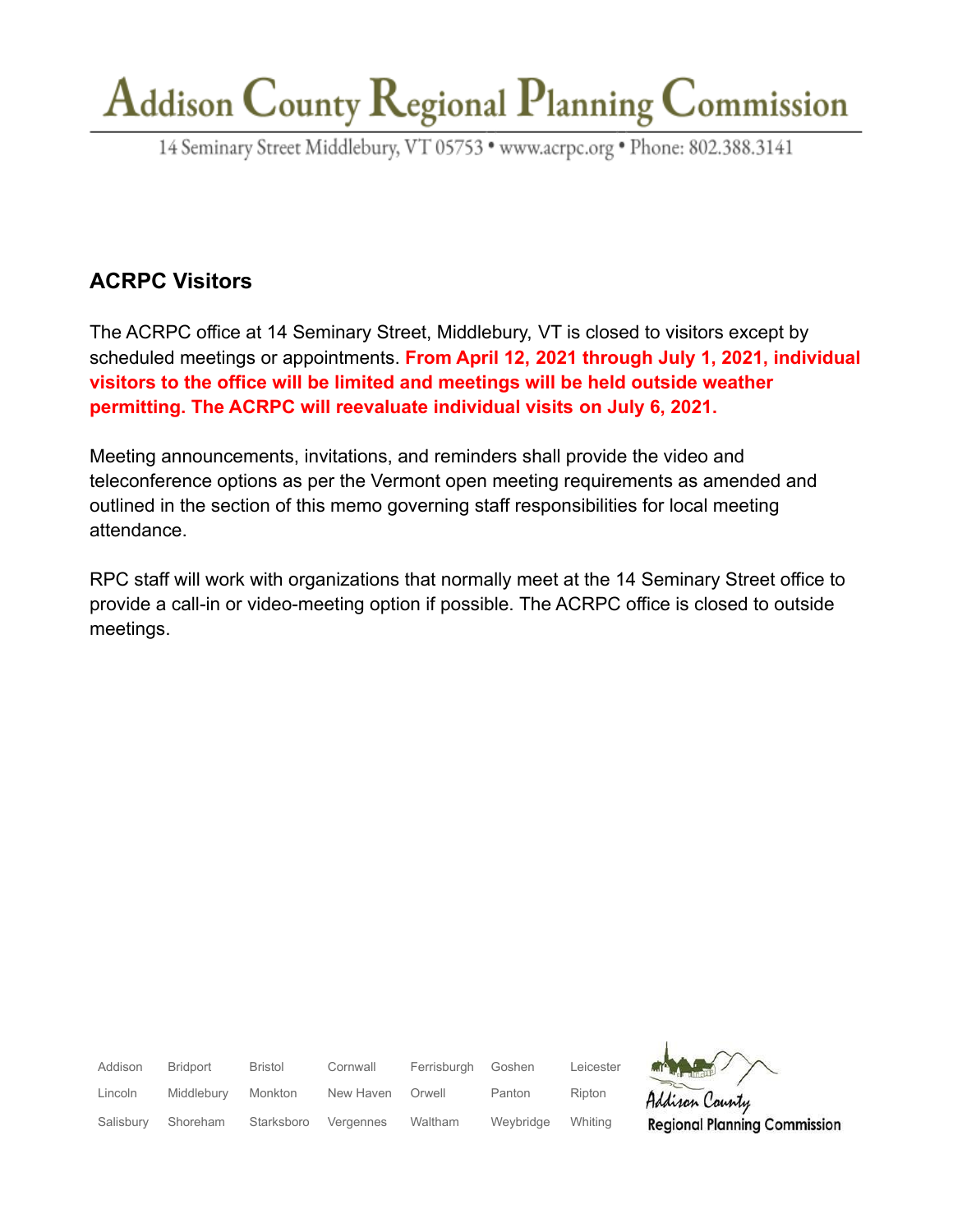14 Seminary Street Middlebury, VT 05753 · www.acrpc.org · Phone: 802.388.3141

## *Annex 1. CDC Recommended strategies for employers to use*

<https://www.cdc.gov/coronavirus/2019-ncov/specific-groups/guidance-business-response.html>

### **Actively encourage sick employees to stay home:**

- Employees who have symptoms of acute respiratory illness are recommended to stay home and not come to work until they are free of fever (100.4° F [37.8° C] or greater using an oral thermometer), signs of a fever, and any other symptoms for at least 24 hours, without the use of fever-reducing or other symptom-altering medicines (e.g. cough suppressants). Employees should notify their supervisor and stay home if they are sick.
- Ensure that your sick leave policies are flexible and consistent with public health guidance and that employees are aware of these policies.
- Talk with companies that provide your business with contract or temporary employees about the importance of sick employees staying home and encourage them to develop non-punitive leave policies.
- Do not require a healthcare provider's note for employees who are sick with acute respiratory illness to validate their illness or to return to work, as healthcare provider offices and medical facilities may be extremely busy and not able to provide such documentation in a timely way.
- Employers should maintain flexible policies that permit employees to stay home to care for a sick family member. Employers should be aware that more employees may need to stay at home to care for sick children or other sick family members than is usual.

### **Separate sick employees:**

○ CDC recommends that employees who appear to have acute respiratory illness symptoms (i.e. cough, shortness of breath) upon arrival to work or become sick during the day should be separated from other employees and be sent home immediately.

 $\overline{1}$ 

ina Commission

| Addison   | <b>Bridport</b> | Bristol    | Cornwall  | Ferrisburgh    | Goshen    | Leicester | <b>MARY</b>           |
|-----------|-----------------|------------|-----------|----------------|-----------|-----------|-----------------------|
| Lincoln   | Middlebury      | Monkton    | New Haven | Orwell         | Panton    | Ripton    | Addison Count         |
| Salisbury | Shoreham        | Starksboro | Vergennes | <b>Waltham</b> | Weybridge | Whitina   | <b>Regional Plann</b> |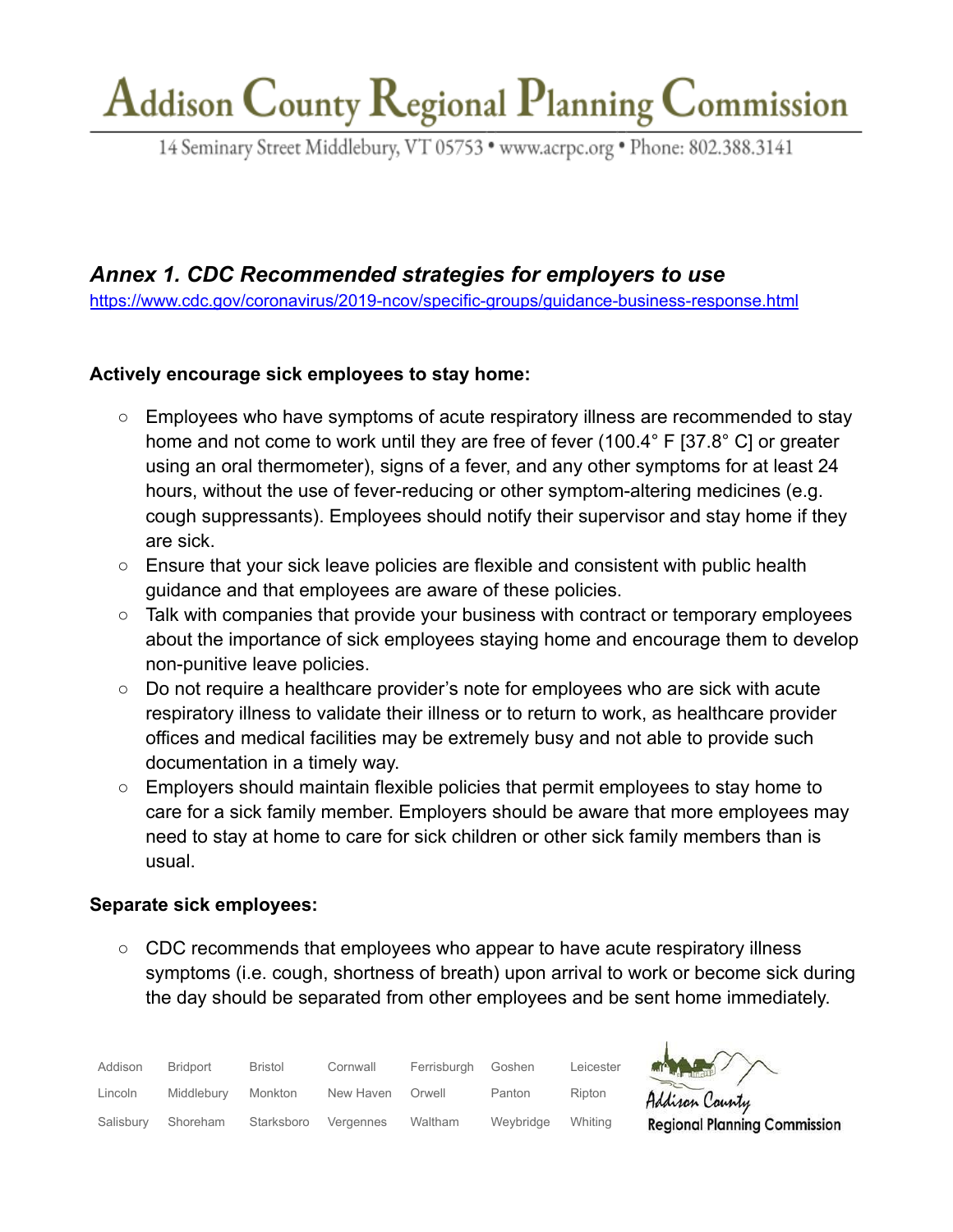14 Seminary Street Middlebury, VT 05753 · www.acrpc.org · Phone: 802.388.3141

Sick employees should cover their noses and mouths with a tissue when coughing or sneezing (or an elbow or shoulder if no tissue is available).

### **Emphasize staying home when sick, respiratory etiquette and hand hygiene by all employees:**

- Place posters that encourage [staying home when sick](https://www.cdc.gov/nonpharmaceutical-interventions/tools-resources/educational-materials.html), [cough and sneeze etiquette,](https://www.cdc.gov/healthywater/hygiene/etiquette/coughing_sneezing.html) and [hand hygiene](https://www.cdc.gov/handwashing/materials.html) at the entrance to your workplace and in other workplace areas where they are likely to be seen.
- Provide tissues and no-touch disposal receptacles for use by employees.
- Instruct employees to clean their hands often with an alcohol-based hand sanitizer that contains at least 60-95% alcohol, or wash their hands with soap and water for at least 20 seconds. Soap and water should be used preferentially if hands are visibly dirty.
- Provide soap and water and alcohol-based hand rubs in the workplace. Ensure that adequate supplies are maintained. Place hand rubs in multiple locations or in conference rooms to encourage hand hygiene.
- Visit the [coughing and sneezing etiquette](http://www.cdc.gov/healthywater/hygiene/etiquette/coughing_sneezing.html) and clean [hands webpage](https://www.cdc.gov/handwashing/index.html) for more information.

### **Perform routine environmental cleaning:**

- Routinely clean all frequently touched surfaces in the workplace, such as workstations, countertops, and doorknobs. Use the cleaning agents that are usually used in these areas and follow the directions on the label.
- No additional disinfection beyond routine cleaning is recommended at this time.
- Provide disposable wipes so that commonly used surfaces (for example, doorknobs, keyboards, remote controls, desks) can be wiped down by employees before each use.

### **Advise employees before traveling to take certain steps:**

○ Check the [CDC's Traveler's Health Notices](http://www.cdc.gov/travel) for the latest guidance and recommendations for each country to which you will travel. Specific travel information for travelers going to and returning from China, and information for aircrew, can be found at on the [CDC website](https://www.cdc.gov/coronavirus/2019-ncov/travelers/index.html).

| Addison   | Bridport   | Bristol    | Cornwall  | Ferrisburgh | Goshen    | Leicester |
|-----------|------------|------------|-----------|-------------|-----------|-----------|
| Lincoln   | Middlebury | Monkton    | New Haven | Orwell      | Panton    | Ripton    |
| Salisbury | Shoreham   | Starksboro | Vergennes | Waltham     | Weybridge | Whiting   |

lisan County

**Regional Planning Commission**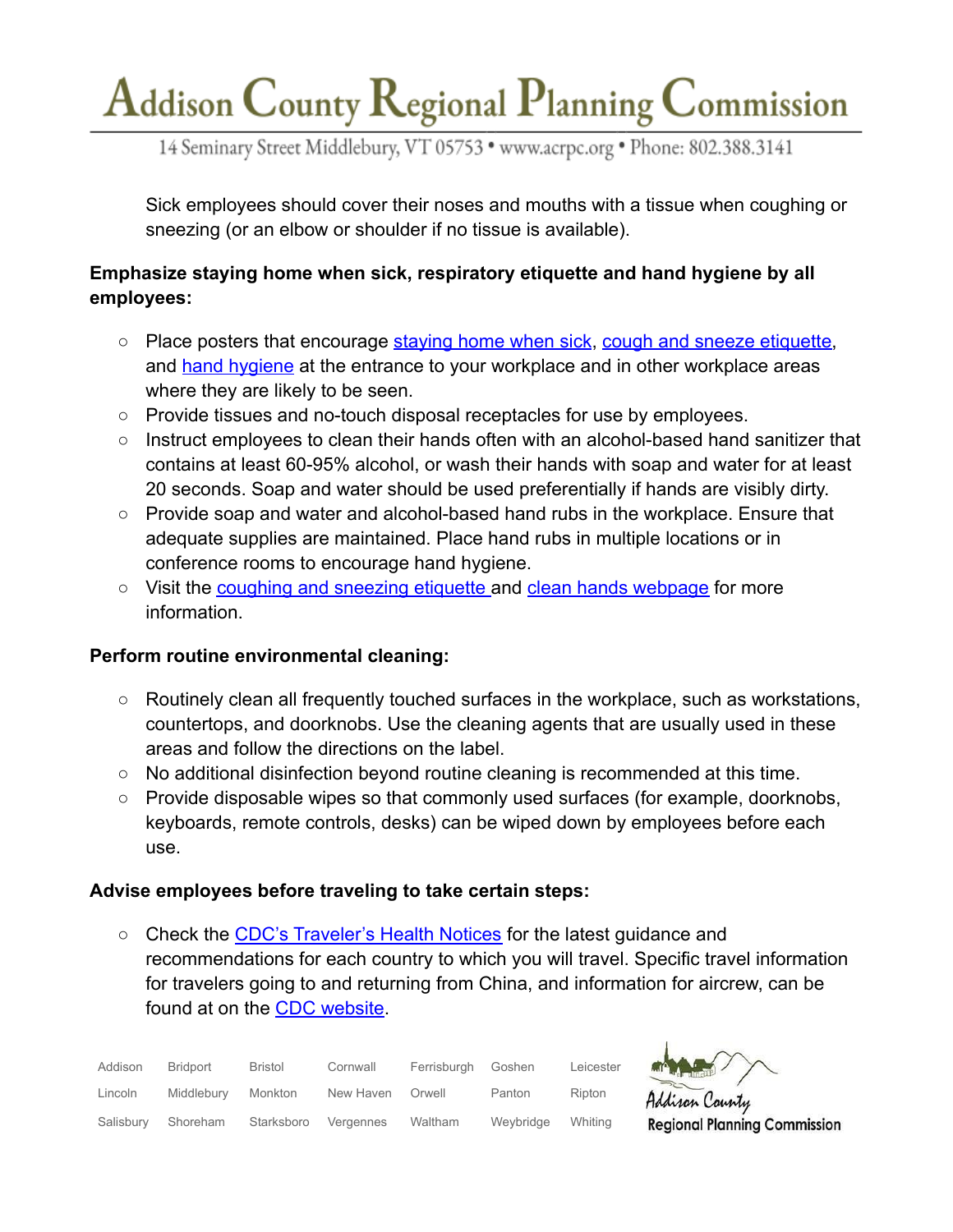14 Seminary Street Middlebury, VT 05753 · www.acrpc.org · Phone: 802.388.3141

- Advise employees to check themselves for symptoms of [acute respiratory illness](https://www.cdc.gov/coronavirus/2019-ncov/about/symptoms.html) before starting travel and notify their supervisor and stay home if they are sick.
- Ensure employees who become sick while traveling or on temporary assignment understand that they should notify their supervisor and should promptly call a healthcare provider for advice if needed.
- If outside the United States, sick employees should follow your company's policy for obtaining medical care or contact a healthcare provider or overseas medical assistance company to assist them with finding an appropriate healthcare provider in that country. A U.S. consular officer can help locate healthcare services. However, U.S. embassies, consulates, and military facilities do not have the legal authority, capability, and resources to evacuate or give medicines, vaccines, or medical care to private U.S. citizens overseas.

### **Additional Measures in Response to Currently Occurring Sporadic Importations of the COVID-19:**

- Employees who are well but who have a sick family member at home with COVID-19 should notify their supervisor and refer to CDC guidance for [how to conduct a risk](https://www.cdc.gov/coronavirus/2019-ncov/php/risk-assessment.html) [assessment](https://www.cdc.gov/coronavirus/2019-ncov/php/risk-assessment.html) of their potential exposure.
- If an employee is confirmed to have COVID-19, employers should inform fellow employees of their possible exposure to COVID-19 in the workplace but maintain confidentiality as required by the Americans with Disabilities Act (ADA). Employees exposed to a co-worker with confirmed COVID-19 should refer to CDC guidance fo[r](https://www.cdc.gov/coronavirus/2019-ncov/php/risk-assessment.html) [how to conduct a risk assessment](https://www.cdc.gov/coronavirus/2019-ncov/php/risk-assessment.html) of their potential exposure.

| Addison   | <b>Bridport</b> | <b>Bristol</b> | Cornwall  | Ferrisburgh | Goshen    | Leicester | NAME                                |
|-----------|-----------------|----------------|-----------|-------------|-----------|-----------|-------------------------------------|
| Lincoln   | Middlebury      | Monkton        | New Haven | Orwell      | Panton    | Ripton    | Addison County                      |
| Salisbury | Shoreham        | Starksboro     | Vergennes | Waltham     | Weybridge | Whiting   | <b>Regional Planning Commission</b> |